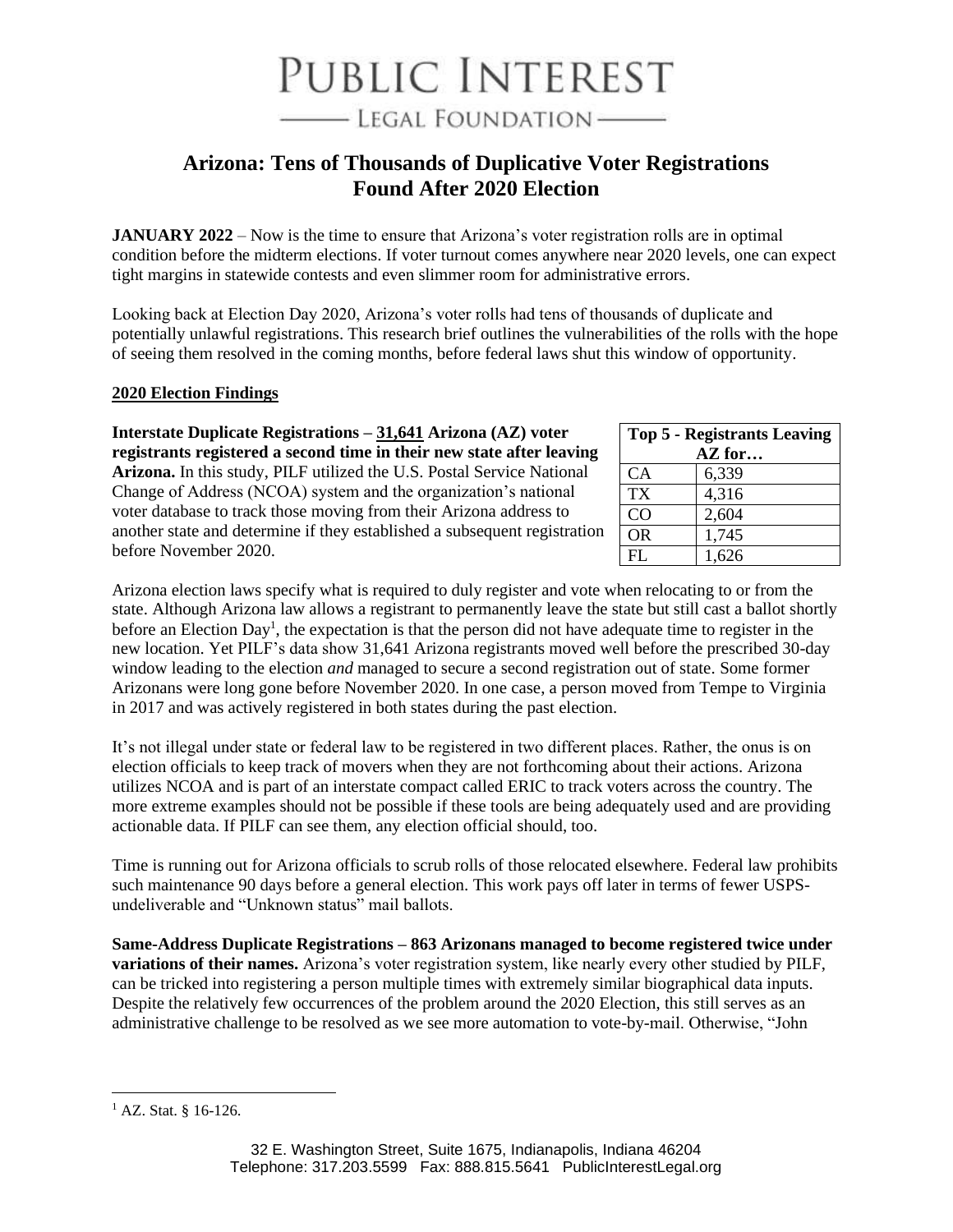Public" and "John Q. Public" could each vote once, while the actual John is voting twice – a specific violation of Arizona election law.<sup>2</sup>

PILF researchers identified multiple scenarios<sup>3</sup> for how duplicates are occurring. Bear in mind, this happens when birth date and residential addresses perfectly match:

- John Q. Public vs. John Quincy Public (middle name/middle initial match)
- John Q. Public vs. Jon Q. Public (spelling error-first name)
- Mary Ann Smith vs. Mary Smith Thomas (maiden/married confusion)
- Karen Defazio vs. Karen De Fazio (spacing glitch)
- Jenny Taylor vs. Jenny Taylor-Smith (hyphenated surname)
- D'Angelo Harris vs. DAngelo Harris (punctuation in name)

Administrative fixes such as these can legally occur up to the final days before the election. Generally, officials are expected to take the best elements of a duplicate set and merge them into a single record. In most cases, the registrant may not even notice the change. There is essentially no risk of an eligible registrant losing their ability to vote during the process.

#### **Claiming UPS Stores as Homes – 499 Arizonans claimed the stores as homes. 110 cast ballots in**

**2020.** State election law is gracious as to what consists of an acceptable residence for voter registration purposes well beyond single-family homes and apartments. Any group shelter or property is acceptable. Indigents and transients can claim courthouses and U.S. Postal Service buildings. <sup>4</sup> You can even leave the place vacant for a period so long as you plan to return. <sup>5</sup> But the same cannot be said for commercial entities like UPS Stores.

| <b>County (Combined Stores)</b> | <b>Registrants</b> |
|---------------------------------|--------------------|
| Maricopa                        | 354                |
| Yuma                            | 133                |
| Pinal                           | 6                  |
| Pima                            | 3                  |
| Coconino                        |                    |
| Yavapai                         |                    |

More work must be done to identify and blacklist addresses not in keeping with Arizona election statutes regarding acceptable use. PILF found a concentration of this problem in Maricopa County, particularly at Stores in Tempe.

#### **Arizona's Expanding Use of Mail Ballots Requires Heightened Attention to Voter List Hygiene**

During the 2020 Presidential Election, 15 million mail ballots went unaccounted for nationwide.<sup>6</sup> Another 1.1 million were returned as USPS-undeliverable. Maricopa County was a significant driver in those figures. In fact, the county led the nation with  $110,000$  undeliverables. It ranked  $10<sup>th</sup>$  with  $229,000$  "status unknown" ballots, according to federal data.<sup>7</sup> An undeliverable ballot typically means the voter data is out of date and available tools are not being leveraged to spot the problem in advance. "Unknown" ballots are defined as those transmitted without tracking which never returned for counting.

<sup>2</sup> AZ Stat. § 16-1016.

<sup>&</sup>lt;sup>3</sup> All names are fictional for demonstration purposes only

 $4$  AZ Stat. § 16-121(B).

<sup>5</sup> AZ Stat. § 16-103.

<sup>6</sup> <https://publicinterestlegal.org/featured/nearly-15-million-mail-ballots-went-unaccounted-for-in-2020-election/>

<sup>7</sup> U.S. Election Assistance Commission; Election Administration and Voting Surveys for 2020